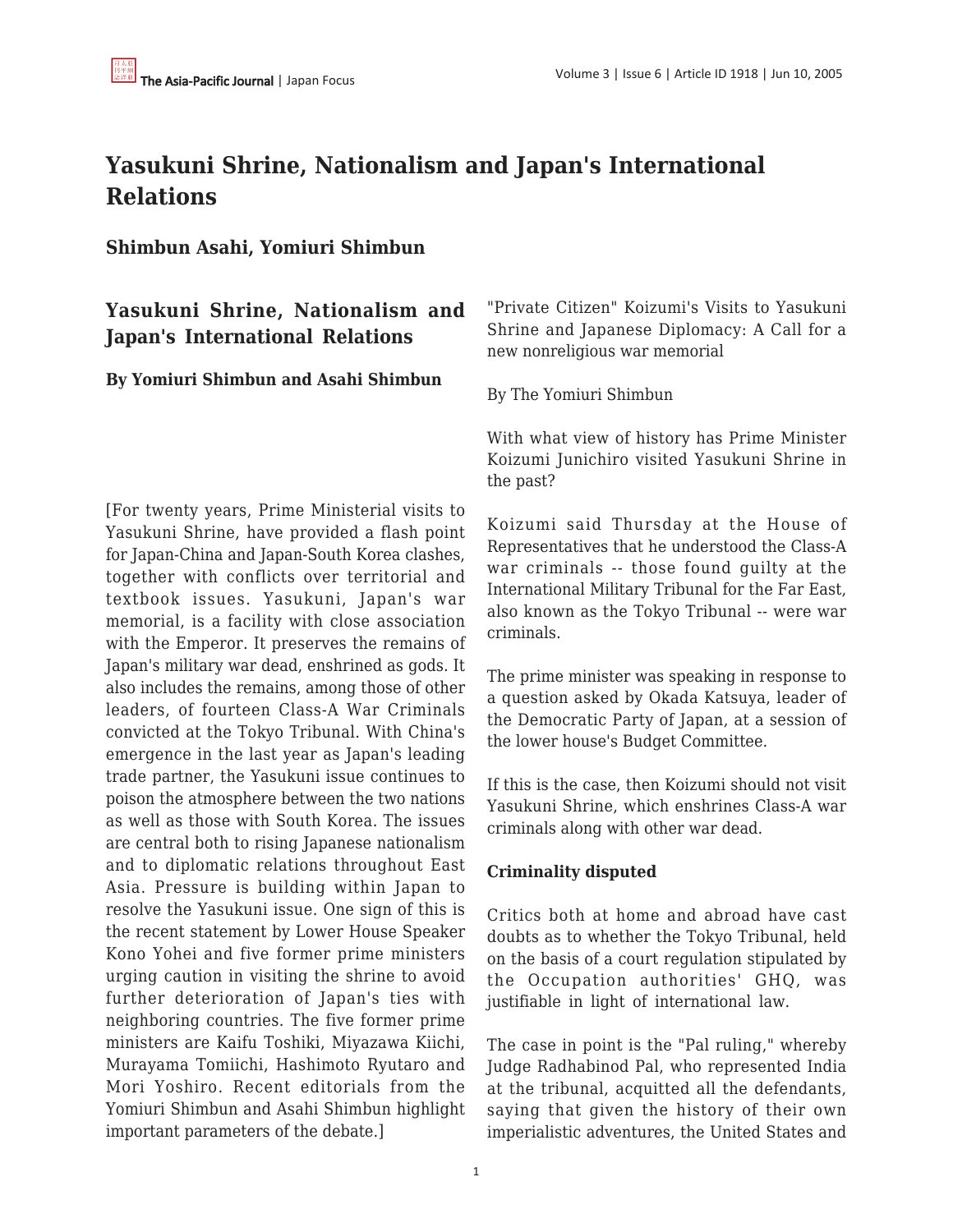European countries were not entitled to try Japan.

Moreover, following the 1952 San Francisco Peace Treaty, the death of Class-A war criminals by public execution has been treated as "death in the course of public duty."

Shigemitsu Mamoru, who was sentenced to seven years' imprisonment as a Class-A war criminal, became a deputy prime minister and foreign minister under the administration of then Prime Minister Ichiro Hatoyama in 1954.

Kaya Okinori, who was given a life term as a Class-A war criminal, served as justice minister under the administration of Prime Minister Ikeda Hayato.

As a result, a "criminal" became a guardian of the law.

Yet there were no particular objections made by other countries when these former "Class-A war criminals" had their lost honor restored by becoming cabinet members.

From such a historical context, many have argued strongly that the so-called Class-A war criminals are not "criminals," although they have to shoulder the guilt of recklessly dragging their country into a war.

It was in 1978 when these Class-A war criminals were enshrined, together with the war dead, at Tokyo's Yasukuni Shrine.

Although the enshrinement became public knowledge in 1979, then Prime Minister Ohira Masayoshi and Suzuki Zenko, Ohira's successor, visited the shrine as their predecessors did.

Ohira said, "I think that the judgment on Class-A war criminals or on the Greater East Asia War will be made by history," thus declining to express his own opinion on whether they were criminals.

In response to Okada's question Thursday, Koizumi also said, "I'm not visiting the shrine as a duty of prime minister. I'm visiting due to my own beliefs," making clear that he is visiting the shrine as a private individual.

If his visits to the shrine are made as a private citizen, he should think of a better way to worship there. It is questionable for him to step into the holiest Shinto shrine and enter his name with his title of "prime minister" when making a private visit.

The issue of distinguishing between a visit to the shrine in a private or official capacity gained public attention after then Prime Minister Miki Takeo, on his visit to the shrine in 1975, said he went there as a "private individual."

Yet succeeding prime ministers visited the shrine without specifying whether their visits were in an official or private capacity.

Suzuki followed a policy of not answering questions as to whether his visit was in a private or official capacity.

Yet it is a different story when a prime minister clearly distinguishes his visit to the shrine, as when Koizumi says he is not visiting the shrine as part of his duties as prime minister.

### **Constitutional hurdles**

One solution proposed to the problem of the prime minister's visits is to have the Class-A war criminals disenshrined and enshrined elsewhere.

But Yasukuni Shrine is a religious organization. If political leaders pressure the shrine to enshrine Class-A war criminals separately, they would be violating the principle of the separation of state and religion under the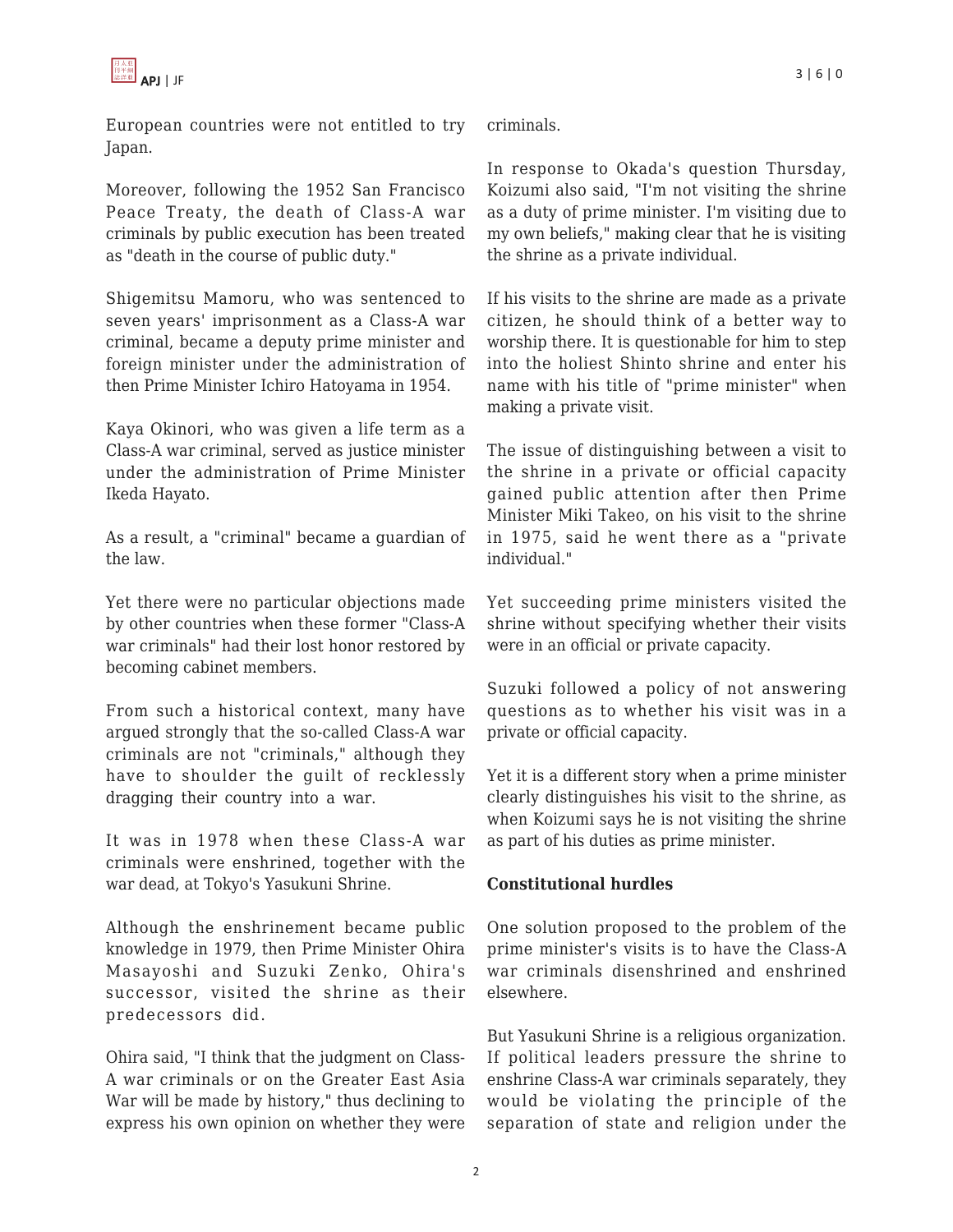## Constitution.

It is up to the shrine as a religious entity to interpret the contents of its rites, including whether it should enshrine the war criminals separately.

As there are various religions and sects in Japan, there are also many who oppose the prime minister's visits to the shrine due to religious reasons.

If it is difficult for Yasukuni Shrine to enshrine Class-A war criminals separately in light of Shinto doctrine, the only way to solve the problem lies in building a national memorial that is nonreligious.

In 2001, when the Koizumi Cabinet was inaugurated, a private panel to then Chief Cabinet Secretary Fukuda Yasuo discussed ways to mourn the war dead. It came up with a proposal the following year that a nonreligious national facility be built to commemorate the war dead and pray for peace.

The report lacked concrete ideas as to what sort of facility should be built or how to mourn the war dead. The government should put the finishing touches to the proposal as soon as possible and start building a new memorial facility.

At Arlington National Cemetery in the United States, there are tombstones for unknown soldiers as a central memorial, at which visiting heads of foreign states often lay a wreath of flowers.

A new national memorial can be built as an outdoor facility. One idea raised is for a monument to be established at Shinjuku Gyoen National Garden in central Tokyo. This is worth discussing.

The government-sponsored memorial service for the war dead, held every Aug. 15, could still be held at Nippon Budokan hall in Chiyoda Ward, Tokyo.

## **China ties unlikely to improve**

Yet even if Koizumi stops his visits to Yasukuni Shrine, it will not necessarily improve Japan's bilateral relations with China anytime soon.

Even after the fact that Class-A war criminals were enshrined at the shrine was made known, China did not protest publicly when prime ministers Ohira and Suzuki made successive visits to the shrine.

It was after then Prime Minister Nakasone Yasuhiro made an official visit to the shrine in 1985 that China began lodging protests to such visits.

In yielding to Beijing's protest, Nakasone discontinued his visits to the shrine in the following year. The action handed China a diplomatic bargaining chip that it has continued to exploit.

In later years, China, alarmed by the declining power of the Chinese Communist Party regime after the 1989 Tiananmen Square incident, intensified its policy of "educating people with patriotism and anti-Japanese sentiment," fostering a vast population with anti-Japanese sentiment year after year.

The slogans seen during the wave of anti-Japanese protests in April focused on the issue of Japan's campaign for a permanent seat on the U.N. Security Council and on Taiwan.

When pondering future bilateral relations with China, the government must keep a close eye on the domestic situation there.

This editorial appeared in The Yomiuri Shimbun, June 4, 2005.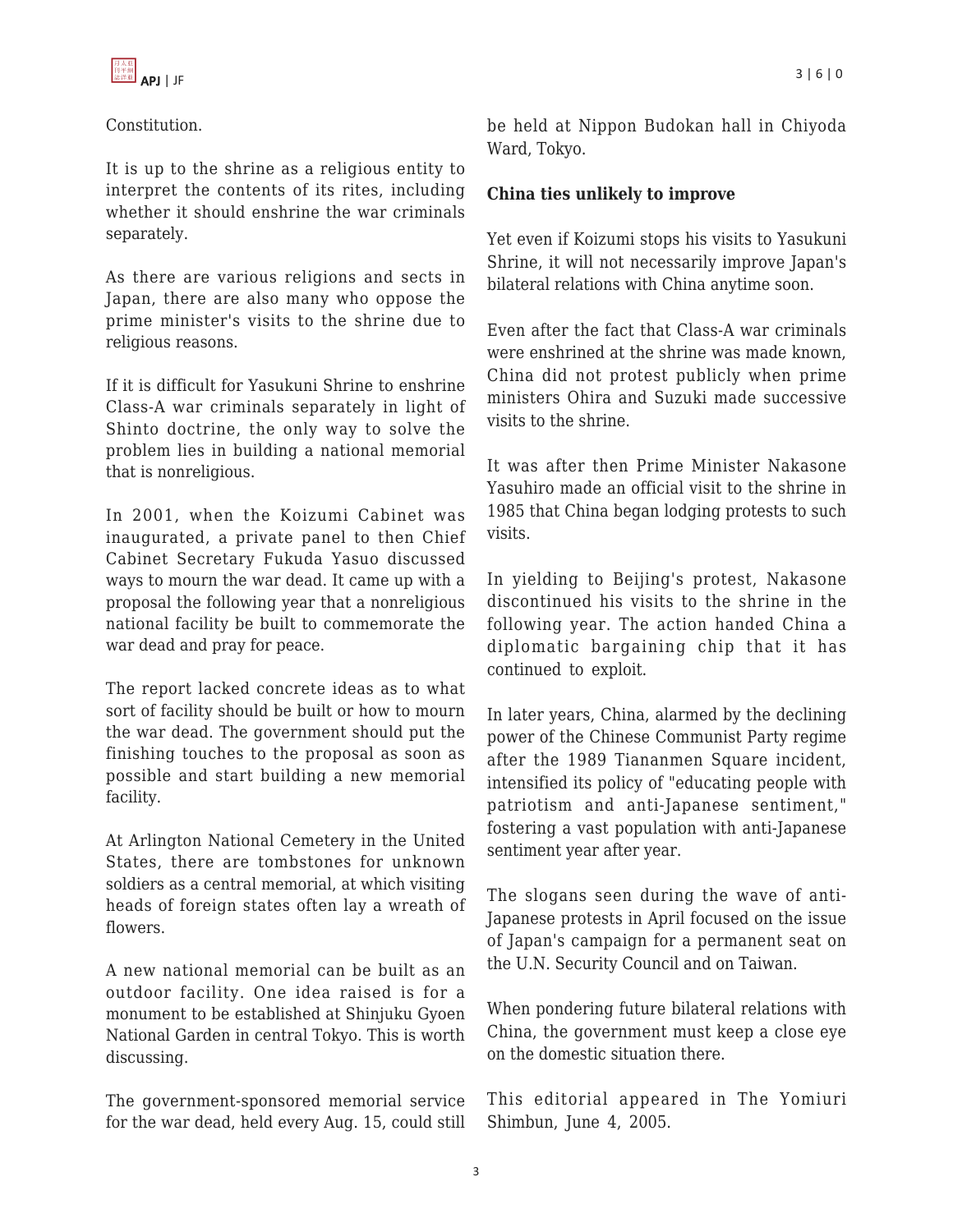China-Japan Relations and Koizumi's Yasukuni visits

## By The Asahi Shimbun

The Asahi Shimbun has received numerous letters and suggestions from members of warbereaved families and other readers concerning its opposition to Prime Minister Koizumi Junichiro 's visits to Yasukuni Shrine.

One line of thought has repeatedly appeared in these messages: What is wrong with grieving for those who gave their lives for their country in the past war? What could possibly be more natural than visits by the prime minister to pay reverence to such persons?

We wish to address the issues raised by such opinions.

Grieving for husbands, fathers and sons who perished after being sent out to the battlefield is indeed natural behavior. It is crucial, in fact, for those of us who live in the peaceful postwar era to share in this sentiment and action.

Each of the several million Japanese who died in war had families and futures. When we consider that, we are painfully aware of the cruelty and tragedy of war. The feelings of grief harbored by war-bereaved families and Japanese people for fallen family and friends are certainly the most natural of human sentiments.

However, it is a mistake to combine the mourning and display of respect for those who lost their lives in war with assessments of the war itself, or with the issue of leaders who have a responsibility for the war. There is a need to draw clear lines between soldiers who had no choice but to obey the orders handed to them by superiors and the responsibilities of military leaders, politicians and others who planned and carried out the war.

In 1978, Yasukuni enshrined the souls of 14 Class-A war criminals, including wartime Prime Minister Tojo Hideki, who was convicted and executed for war crimes. This action compounded the complexity of the issue of mourning for Japan's war dead.

Yasukuni Shrine, previously attached to the defunct ministries of the army and navy, in the past served the purpose of providing a site to publicly manifest both grief and admiration for those who perished in conflict. In this sense, it functioned to enhance the will to fight and mobilize the populace for war. After World War II, the shrine became a religious corporation. But there has been no change in its basic message of justification for the past war.

The Yasukuni stance is that World War II was an unavoidable battle fought in self-defense. It also claims that the Class-A war criminals blamed for the war at the International Military Tribunal for the Far East were falsely accused by the Allied powers.

Some readers have also accused The Asahi Shimbun of accommodating the recent flare-up of anti-Japanese sentiment in China.

We would like to point out, however, that the Chinese are not making an issue over mourning for ordinary soldiers. Rather, they oppose mourning for the officers who championed the war. Beijing says it cannot condone visits by the prime minister, the representative of the Japanese nation, to a shrine that honors the souls of the Class-A war criminals.

This criticism, voiced by a nation that was invaded and victimized by Japanese forces in the past, cannot be casually dismissed as anti-Japan in content.

Koizumi says he goes to Yasukuni to pray for future peace. However, we wonder if the victims of war enshrined there would really be pleased to see him engage in practices that